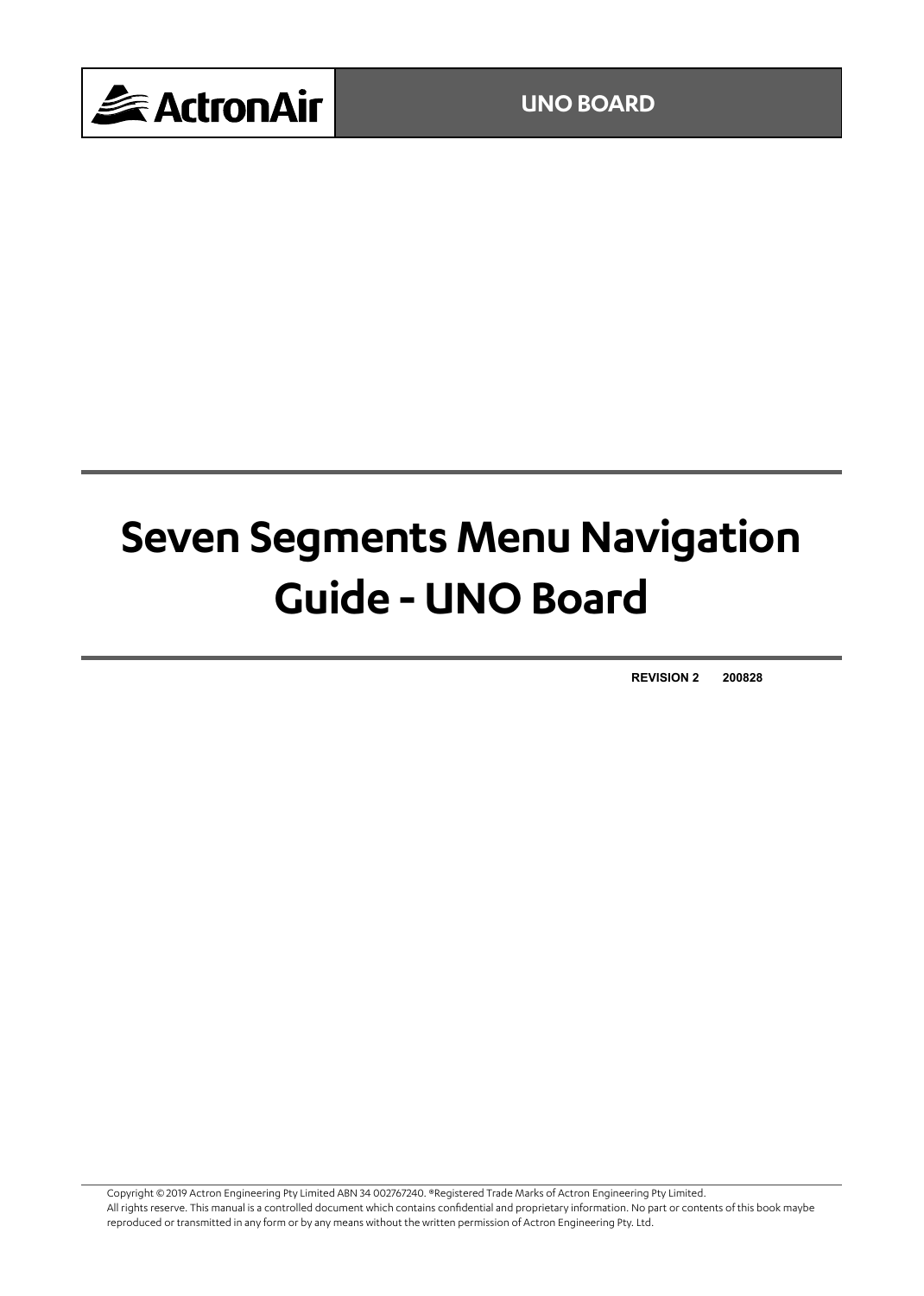#### **Contents:**

- **1. Legend & Descriptions**
- **2. Default Screen**
- **3. Short Cut into Default Screen**
- **4. Seven segment Flow chart**
- **5. Menu Table**
- **6. Error Codes and Description Table**
- **7. Default Menu Table**
- **8. System Status Table**

#### **1. Legend & Descriptions:**



| <b>MENU</b>  | <b>MENU</b>  | Scroll through the items at the same menu level.<br>Increment the value being sent. |
|--------------|--------------|-------------------------------------------------------------------------------------|
| <b>ENTER</b> | <b>ENTER</b> | Go into the selected menu.<br>Lock in selected value.                               |
| <b>BACK</b>  | <b>BACK</b>  | Go back to the parent menu.<br>Press and hold to go back to main menu.              |

**NOTE**: This document is applicable to both Residential and Commercial Unit.

 Shaded box in MENU tree is only applicable to UNO Board configured for Variable Capacity Commercial Models.

#### **2. Default Screen:**

When the outdoor board is powered up, the seven segment display will flash the word "  $b$  and  $k$ " for 20 seconds. The system status, menu status or error code will then be displayed. From here on, you can access the menu.

#### **3. Short Cut to Default Screen:**

Hold the BACK Key "  $\left[\bullet\right]$  **BACK** " for 3 secs. to return to Default Screen.

(Display will first show "**----**" on the seven segment for 1 second then it will show the Default screen

 **NOTE:** After pressing either of the MENU Key "  $\bigcirc$  **MENU** ", ENTER Key "  $\bigcirc$  ENTER ", or

BACK Key "**ICT** BACK " and the system is left idle for 10 minutes then Seven Segment Display will revert back to Default Screen.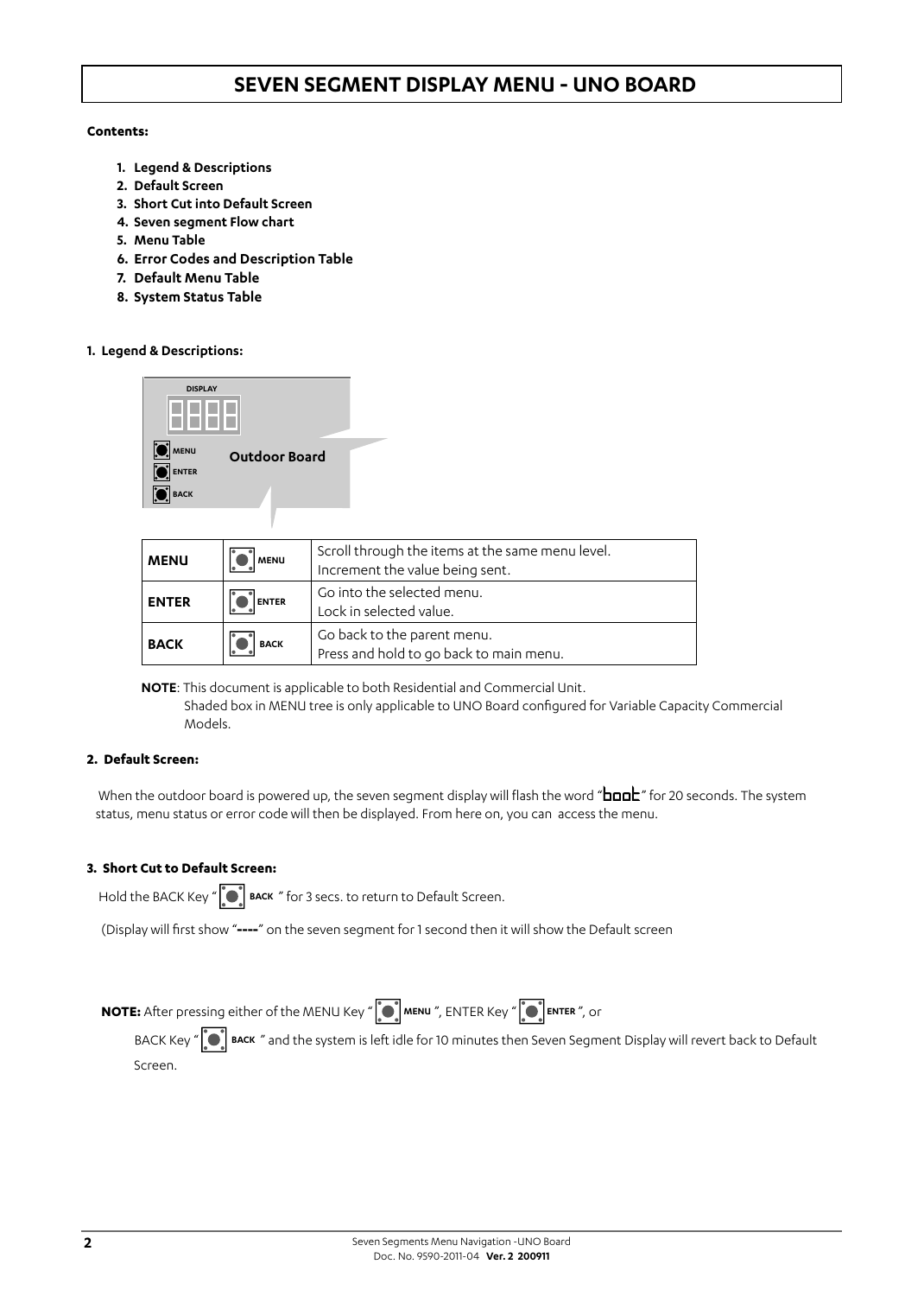| Default Menu*  |                                    | Main Menu |              |              | SUB-MENU LEVEL1      |            | SUB-MENU LEVEL 2     | SUB-MENU LEVEL3 |                          |                                  |
|----------------|------------------------------------|-----------|--------------|--------------|----------------------|------------|----------------------|-----------------|--------------------------|----------------------------------|
|                |                                    |           |              |              |                      |            |                      |                 |                          |                                  |
| Veldsig        | Description                        | Velasia   | Description  | Veldsig      | Description          | Veldsia    | Description          | Veldsig         | Description              | NON                              |
| $\frac{1}{2}$  | Unit is starting up                | 붑         | Display Menu |              | Comp Req Demand      |            | (Value)              |                 |                          | $\aleph$                         |
| ጜ              | Unit Off                           |           |              | 괴보           | Comp Running RPM/PWM |            | (Value)              |                 |                          | RPM / PWM                        |
| 뎒              | Cooling Mode                       |           |              | -<br>대       | EEV Opening %        |            | (Value)              |                 |                          | 8 <sup>o</sup>                   |
| 电              | Heating Mode                       |           |              | $\mathbf{F}$ | Suction Pressure     |            | (Value)              |                 |                          | kPa                              |
| 닅              | Oil Return                         |           |              | F            | Discharge Pressure   |            | (Value)              |                 |                          | kPa                              |
| 飞              | Overheat Protection                |           |              | Ą            | Saturated Superheat  |            | (Value)              |                 |                          | $\mathop{\times}\limits_{\circ}$ |
| 中              | Disch. Temp. Protect.              | 버         | Service Menu | 모            | Error Menu           | 足里         | Error history        | <u>ፔ</u>        | Error-1 (Latest Error)   |                                  |
| ጜ              | Comp. Press. Protect.              |           |              |              |                      |            |                      | <u>ዤ</u>        | Error-2                  | As per Error                     |
| 中              | Defrosting                         |           |              |              |                      |            |                      | <u>ፔ</u>        | Error-3                  | Code and                         |
| ຼີງ            | High Suc. Press. Protection        |           |              |              |                      |            |                      | 玉               | Error-4                  | Description                      |
|                | <b>DRM1</b>                        |           |              |              |                      |            |                      | Į               | Error-5 (Up to Error-15) | Table                            |
| $\overline{4}$ | DRM2                               |           |              |              |                      | ដ្ឋ        | Error history clear  | 뙕               | Delete Error History     |                                  |
| $\frac{1}{4}$  | DRM3                               |           |              | e.<br>Sk     | System Status*       | ጜ          | Demand Oper. Mode    | oFF/Cool/HEAt   |                          | Status                           |
| Bto 田          | Error Codes                        |           |              |              |                      | Ę          | Actual Oper. Mode    | oFF/Cool/HEAt   |                          | Status                           |
|                |                                    |           |              |              |                      | 볇          | ODB Internal State   |                 |                          |                                  |
|                |                                    |           |              |              |                      | 뜀          | Outdoor Status       |                 | Ac0 / HPO / Ac4 / HP4    | Status                           |
|                |                                    |           |              | Ć            | Compressor Menu      | <b>F</b>   | Comp Request Demand  |                 |                          | ৯ৎ                               |
|                |                                    |           |              |              |                      | 苫          | Comp Running RPM/PWM |                 |                          | RPM / PWM                        |
|                |                                    |           |              |              |                      | $\ddot{a}$ | Drive temp           |                 |                          | $\mathcal{C}$                    |
|                |                                    |           |              |              |                      | ᆒ          | Supply voltage       |                 |                          | $\rm{~}$                         |
|                |                                    |           |              |              |                      | 너          | Supply Current       |                 |                          | Amp                              |
|                |                                    |           |              |              |                      | 边          | Override Comp Speed  |                 |                          | 8 <sup>o</sup>                   |
|                |                                    |           |              | 田            | Electronic           | 品          | EEV Opening %        |                 |                          | ৯ৎ                               |
|                |                                    |           |              |              | Expansion Valve      | 由          | Saturated Superheat  |                 |                          | $\mathop{\times}\limits_{\circ}$ |
|                |                                    |           |              |              | Menu                 | 由<br>王     | Target Suction SH    |                 |                          | $\underset{\circ}{\times}$       |
|                |                                    |           |              |              |                      | 由          | Sat Suction temp     |                 |                          | $\mathsf{C}$                     |
|                |                                    |           |              |              |                      | \$         | Disch. SH Temp.      |                 |                          | $\sum_{\circ}$                   |
|                |                                    |           |              |              |                      | 的          | Suction Pipe Temp.   |                 |                          | $\mathop{\mathsf{C}}\nolimits$   |
|                | * See page 7 for additional detail |           |              |              |                      |            |                      |                 |                          |                                  |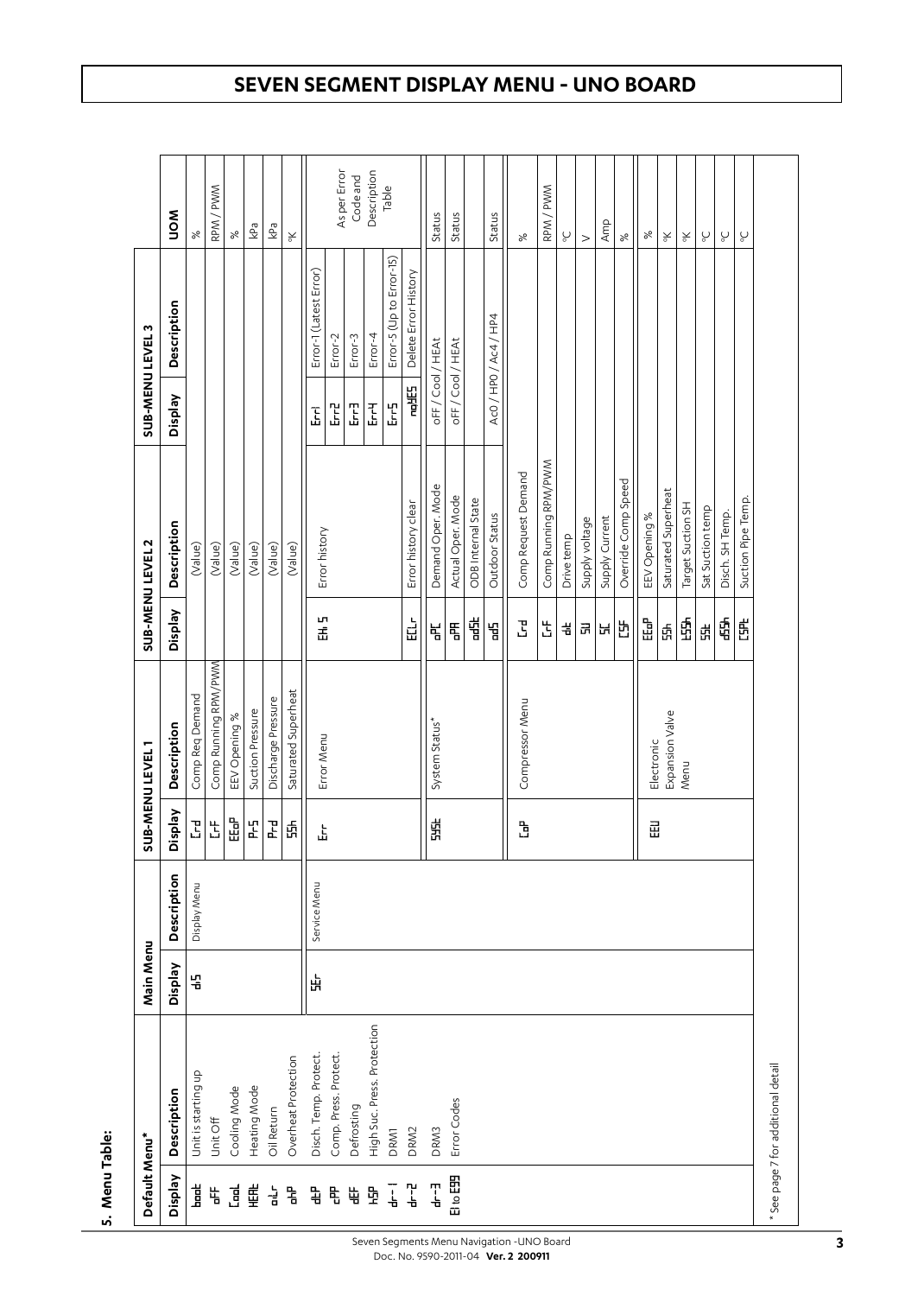| Default Menu |             | Main Menu |             |         | SUB-MENU LEVEL1   |                     | SUB-MENU LEVEL 2                                         | SUB-MENU LEVEL 3 |                                  |                                 |  |
|--------------|-------------|-----------|-------------|---------|-------------------|---------------------|----------------------------------------------------------|------------------|----------------------------------|---------------------------------|--|
| Veldsia      | Description | Veldsig   | Description | Veldsig | Description       | Veldsig             | Description                                              | Veldsig          | Description                      | NON                             |  |
|              |             |           |             | 出       | Temperature Menu  | 的                   | Compressor Suction<br>Pipe temperature<br>Comp Discharge |                  | (Value)                          | Ő                               |  |
|              |             |           |             |         |                   | Ë                   | temperature                                              |                  | (Value)                          | $\mathop{\mathbb{C}}\nolimits$  |  |
|              |             |           |             |         |                   | 峀                   | Ambient temp                                             |                  | (Value)                          | $\mathop{\circ}\limits_{\circ}$ |  |
|              |             |           |             |         |                   | $\frac{4}{3}$       | ODU coil temp                                            |                  | (Value)                          | $\mathsf{S}$                    |  |
|              |             |           |             |         |                   | H                   | Liquid Heat Temp.                                        |                  | (Value)                          | $\mathop{\mathsf{C}}\nolimits$  |  |
|              |             |           |             |         |                   | 出                   | Liquid Cool Temp.                                        |                  | (Value)                          | $\mathop{\mathsf{C}}\nolimits$  |  |
|              |             |           |             | 中       | Pressure Menu     | ľ                   | Pressure Suction                                         |                  | (Value)                          | kPa                             |  |
|              |             |           |             |         |                   | Į                   | Pressure Discharge                                       |                  | (Value)                          | kPa                             |  |
|              |             |           |             | 旨       | ODU Fan           | o                   | $\overline{5}$                                           |                  |                                  |                                 |  |
|              |             |           |             |         |                   | —                   | $\sim$                                                   |                  |                                  |                                 |  |
|              |             |           |             |         |                   |                     | Medium                                                   |                  |                                  |                                 |  |
|              |             |           |             |         |                   | ru m                | High                                                     |                  |                                  |                                 |  |
|              |             |           |             | 4       | Defrost Menu      | 串                   | Defrost Parameters                                       | 붴                | ODU coil temp                    | $\sum_{\circ}$                  |  |
|              |             |           |             |         |                   |                     |                                                          | 긝                | accumulation time<br>De-ice Last | $\frac{c}{E}$                   |  |
|              |             |           |             |         |                   |                     |                                                          | 者                | De-ice hold time                 | $\frac{c}{E}$                   |  |
|              |             |           |             |         |                   |                     |                                                          | 놉                | De-ice confirm time              | sec                             |  |
|              |             |           |             |         |                   |                     |                                                          | ⋠                | Defrost hold time                | $\frac{c}{E}$                   |  |
|              |             |           |             |         |                   | 臣                   | Forced De-ice                                            | m/m              | De-ice ON / OFF                  | Select                          |  |
|              |             |           |             | 4       | <b>IDU Status</b> | 법                   | ID Coil Temp.                                            |                  | (Value)                          | $\mathop{\mathsf{C}}\nolimits$  |  |
|              |             |           |             |         |                   | ₽                   | ID Fan Running PWM                                       |                  | (Value)                          | $\aleph$                        |  |
|              |             |           |             |         |                   | 占                   | ID Fan Running RPM                                       |                  | (Value)                          | RPM                             |  |
|              |             |           |             |         |                   | <mark>ፒ</mark>      | ID-OD Good Packet                                        |                  | (Value)                          |                                 |  |
|              |             |           |             |         |                   | <u>ដ</u>            | ID-OD Bad Packet                                         |                  | (Value)                          |                                 |  |
|              |             |           |             |         |                   | <u>ម</u>            | Clear above 2 Stat.                                      |                  | (Value)                          | Done                            |  |
|              |             |           |             | 멓       | Software No.      | $\gtrapprox$        | ODU Software No.                                         |                  | (Value)                          |                                 |  |
|              |             |           |             | 田       | Test Mode         | 出                   | Test Mode OFF                                            |                  |                                  | Select                          |  |
|              |             |           |             |         |                   | 出足                  | Service Cooling Test Mode                                |                  |                                  |                                 |  |
|              |             |           |             |         |                   | HE<br>H             | Service Heating Test Mode                                |                  |                                  |                                 |  |
|              |             |           |             | ]<br>군  | Pump Down         | ቴ                   | Pump down OFF                                            |                  |                                  | Select                          |  |
|              |             |           |             |         |                   | $\mathsf{S}\xspace$ | Pump down ON                                             |                  |                                  |                                 |  |
|              |             |           |             | 髦       | OHP Status        | 튘                   | OHP Line                                                 |                  | (Value)                          |                                 |  |
|              |             |           |             |         |                   | ¥                   | OHP Target Cond Temp                                     |                  | (Value)                          |                                 |  |
|              |             |           |             |         |                   | 白                   | ODU Cond Pres Value                                      |                  | (Value)                          |                                 |  |
|              |             |           |             |         |                   | $\ddot{\mathbf{f}}$ | OHP Start Value                                          |                  | (Value)                          |                                 |  |

**5. Menu Table:**

5. Menu Table: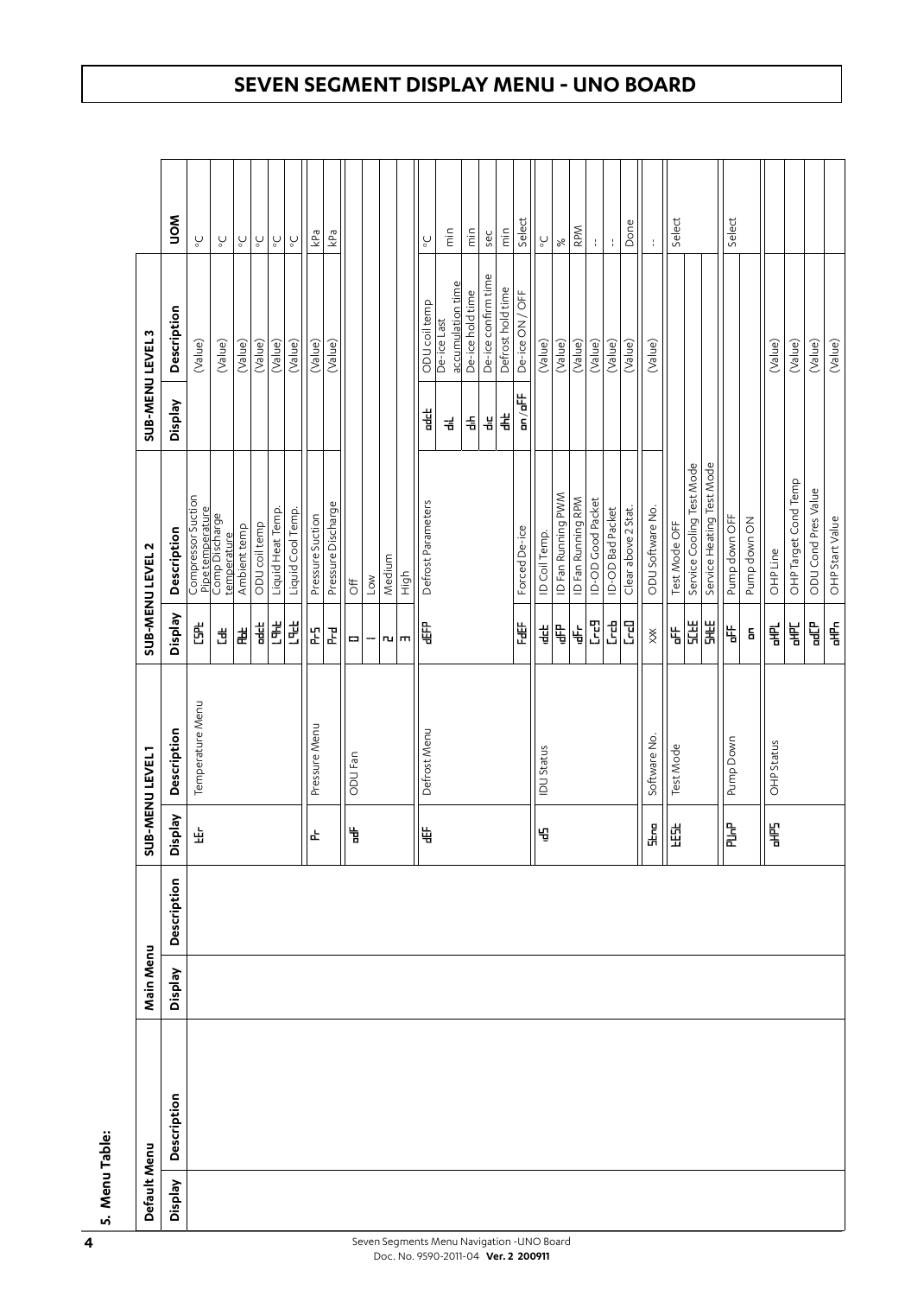| Ť<br>Select<br>Select<br>Select<br>Select<br>Select<br>Select<br>Select<br>Select<br>Select<br>Select<br>Select<br><b>RPM</b><br>RPM<br>RPM<br>hrs<br>$\aleph$<br>$\aleph$<br>$\aleph$<br>$\aleph$<br>ಸ<br>$\aleph$<br>Description<br>$m$ (Default)<br>ł<br>Elgee<br>Regal<br>元/1月/日/5<br>E / E / E / E<br>H/. 6/. 8<br>Veldsig<br>用用<br>m/dF<br>H<br><u>ru</u><br>Wall Controller + Basic BMS<br>Platinum 3-Phase (Default)<br>Wall Controller (Default)<br>Economy Cycle Output<br>Reduce Fan A/F PWM<br>High Speed (Default)<br>ID Fan Defrost PWM<br>Efficiency 3-Phase<br>Efficiency 1-Phase<br>Advanced BMS<br>Description<br>Medium PWM<br>Digital System<br>Medium RPM<br>Filter Hours<br>$m$ (Default)<br>$m($ Default $)$<br>Fan Setting<br>Low Speed<br>MWd ylgiH<br>Low PWM<br>Basic BMS<br>High RPM<br>Low RPM<br>Hot Start<br>Fix Speed<br>3rd Party<br>出)是<br>Veldsia<br>出)声<br><b>HEL</b><br>。<br>日<br>ロ<br>È<br>B<br>È<br>USO<br>白田<br>皇<br>E<br>Fritt<br>회되면<br>氏<br>E<br>멘<br>$\overline{r}$<br>군<br>£<br>正<br>Î<br>o<br>пu<br>$\mathbf{m}$<br>$\blacksquare$<br>Capacity (Last two digits)<br>Family (First two digits)<br>Indoor Unit Settings<br>Enable Soft Start<br>Control Source<br>Start-up Speed<br>Configuration<br>Description<br>Run Indicator<br>pue<br>Pue<br>Veldsia<br>ž<br>B<br>뜁<br>ă,<br>Ŧ<br>녑<br>$\mathbf{5}$<br>Description<br>Settings<br>Veldsia<br>벆<br>Description<br>Veldsig | Default Menu | Main Menu | ä | <b>B-MENULEVEL1</b> | <b>SUB-MENU LEVEL 2</b> | <b>SUB-MENULEVEL3</b> |  |
|----------------------------------------------------------------------------------------------------------------------------------------------------------------------------------------------------------------------------------------------------------------------------------------------------------------------------------------------------------------------------------------------------------------------------------------------------------------------------------------------------------------------------------------------------------------------------------------------------------------------------------------------------------------------------------------------------------------------------------------------------------------------------------------------------------------------------------------------------------------------------------------------------------------------------------------------------------------------------------------------------------------------------------------------------------------------------------------------------------------------------------------------------------------------------------------------------------------------------------------------------------------------------------------------------------------------------------------------------------------------------------------------------------------------------|--------------|-----------|---|---------------------|-------------------------|-----------------------|--|
|                                                                                                                                                                                                                                                                                                                                                                                                                                                                                                                                                                                                                                                                                                                                                                                                                                                                                                                                                                                                                                                                                                                                                                                                                                                                                                                                                                                                                            |              |           |   |                     |                         |                       |  |
|                                                                                                                                                                                                                                                                                                                                                                                                                                                                                                                                                                                                                                                                                                                                                                                                                                                                                                                                                                                                                                                                                                                                                                                                                                                                                                                                                                                                                            |              |           |   |                     |                         |                       |  |
|                                                                                                                                                                                                                                                                                                                                                                                                                                                                                                                                                                                                                                                                                                                                                                                                                                                                                                                                                                                                                                                                                                                                                                                                                                                                                                                                                                                                                            |              |           |   |                     |                         |                       |  |
|                                                                                                                                                                                                                                                                                                                                                                                                                                                                                                                                                                                                                                                                                                                                                                                                                                                                                                                                                                                                                                                                                                                                                                                                                                                                                                                                                                                                                            |              |           |   |                     |                         |                       |  |
|                                                                                                                                                                                                                                                                                                                                                                                                                                                                                                                                                                                                                                                                                                                                                                                                                                                                                                                                                                                                                                                                                                                                                                                                                                                                                                                                                                                                                            |              |           |   |                     |                         |                       |  |
|                                                                                                                                                                                                                                                                                                                                                                                                                                                                                                                                                                                                                                                                                                                                                                                                                                                                                                                                                                                                                                                                                                                                                                                                                                                                                                                                                                                                                            |              |           |   |                     |                         |                       |  |
|                                                                                                                                                                                                                                                                                                                                                                                                                                                                                                                                                                                                                                                                                                                                                                                                                                                                                                                                                                                                                                                                                                                                                                                                                                                                                                                                                                                                                            |              |           |   |                     |                         |                       |  |
|                                                                                                                                                                                                                                                                                                                                                                                                                                                                                                                                                                                                                                                                                                                                                                                                                                                                                                                                                                                                                                                                                                                                                                                                                                                                                                                                                                                                                            |              |           |   |                     |                         |                       |  |
|                                                                                                                                                                                                                                                                                                                                                                                                                                                                                                                                                                                                                                                                                                                                                                                                                                                                                                                                                                                                                                                                                                                                                                                                                                                                                                                                                                                                                            |              |           |   |                     |                         |                       |  |
|                                                                                                                                                                                                                                                                                                                                                                                                                                                                                                                                                                                                                                                                                                                                                                                                                                                                                                                                                                                                                                                                                                                                                                                                                                                                                                                                                                                                                            |              |           |   |                     |                         |                       |  |
|                                                                                                                                                                                                                                                                                                                                                                                                                                                                                                                                                                                                                                                                                                                                                                                                                                                                                                                                                                                                                                                                                                                                                                                                                                                                                                                                                                                                                            |              |           |   |                     |                         |                       |  |
|                                                                                                                                                                                                                                                                                                                                                                                                                                                                                                                                                                                                                                                                                                                                                                                                                                                                                                                                                                                                                                                                                                                                                                                                                                                                                                                                                                                                                            |              |           |   |                     |                         |                       |  |
|                                                                                                                                                                                                                                                                                                                                                                                                                                                                                                                                                                                                                                                                                                                                                                                                                                                                                                                                                                                                                                                                                                                                                                                                                                                                                                                                                                                                                            |              |           |   |                     |                         |                       |  |
|                                                                                                                                                                                                                                                                                                                                                                                                                                                                                                                                                                                                                                                                                                                                                                                                                                                                                                                                                                                                                                                                                                                                                                                                                                                                                                                                                                                                                            |              |           |   |                     |                         |                       |  |
|                                                                                                                                                                                                                                                                                                                                                                                                                                                                                                                                                                                                                                                                                                                                                                                                                                                                                                                                                                                                                                                                                                                                                                                                                                                                                                                                                                                                                            |              |           |   |                     |                         |                       |  |
|                                                                                                                                                                                                                                                                                                                                                                                                                                                                                                                                                                                                                                                                                                                                                                                                                                                                                                                                                                                                                                                                                                                                                                                                                                                                                                                                                                                                                            |              |           |   |                     |                         |                       |  |
|                                                                                                                                                                                                                                                                                                                                                                                                                                                                                                                                                                                                                                                                                                                                                                                                                                                                                                                                                                                                                                                                                                                                                                                                                                                                                                                                                                                                                            |              |           |   |                     |                         |                       |  |
|                                                                                                                                                                                                                                                                                                                                                                                                                                                                                                                                                                                                                                                                                                                                                                                                                                                                                                                                                                                                                                                                                                                                                                                                                                                                                                                                                                                                                            |              |           |   |                     |                         |                       |  |
|                                                                                                                                                                                                                                                                                                                                                                                                                                                                                                                                                                                                                                                                                                                                                                                                                                                                                                                                                                                                                                                                                                                                                                                                                                                                                                                                                                                                                            |              |           |   |                     |                         |                       |  |
|                                                                                                                                                                                                                                                                                                                                                                                                                                                                                                                                                                                                                                                                                                                                                                                                                                                                                                                                                                                                                                                                                                                                                                                                                                                                                                                                                                                                                            |              |           |   |                     |                         |                       |  |
|                                                                                                                                                                                                                                                                                                                                                                                                                                                                                                                                                                                                                                                                                                                                                                                                                                                                                                                                                                                                                                                                                                                                                                                                                                                                                                                                                                                                                            |              |           |   |                     |                         |                       |  |
|                                                                                                                                                                                                                                                                                                                                                                                                                                                                                                                                                                                                                                                                                                                                                                                                                                                                                                                                                                                                                                                                                                                                                                                                                                                                                                                                                                                                                            |              |           |   |                     |                         |                       |  |
|                                                                                                                                                                                                                                                                                                                                                                                                                                                                                                                                                                                                                                                                                                                                                                                                                                                                                                                                                                                                                                                                                                                                                                                                                                                                                                                                                                                                                            |              |           |   |                     |                         |                       |  |
|                                                                                                                                                                                                                                                                                                                                                                                                                                                                                                                                                                                                                                                                                                                                                                                                                                                                                                                                                                                                                                                                                                                                                                                                                                                                                                                                                                                                                            |              |           |   |                     |                         |                       |  |
|                                                                                                                                                                                                                                                                                                                                                                                                                                                                                                                                                                                                                                                                                                                                                                                                                                                                                                                                                                                                                                                                                                                                                                                                                                                                                                                                                                                                                            |              |           |   |                     |                         |                       |  |
|                                                                                                                                                                                                                                                                                                                                                                                                                                                                                                                                                                                                                                                                                                                                                                                                                                                                                                                                                                                                                                                                                                                                                                                                                                                                                                                                                                                                                            |              |           |   |                     |                         |                       |  |
|                                                                                                                                                                                                                                                                                                                                                                                                                                                                                                                                                                                                                                                                                                                                                                                                                                                                                                                                                                                                                                                                                                                                                                                                                                                                                                                                                                                                                            |              |           |   |                     |                         |                       |  |
|                                                                                                                                                                                                                                                                                                                                                                                                                                                                                                                                                                                                                                                                                                                                                                                                                                                                                                                                                                                                                                                                                                                                                                                                                                                                                                                                                                                                                            |              |           |   |                     |                         |                       |  |
|                                                                                                                                                                                                                                                                                                                                                                                                                                                                                                                                                                                                                                                                                                                                                                                                                                                                                                                                                                                                                                                                                                                                                                                                                                                                                                                                                                                                                            |              |           |   |                     |                         |                       |  |

First two digits will be flashing. Select the Family by pressing **Menu** first then press **Enter** to accept. Then the last two digits will be flashing.<br>Select the Capacity by pressing **Menu** then press **Enter** to accept. \* First two digits will be flashing. Select the Family by pressing **Menu** first then press **Enter** to accept. Then the last two digits will be flashing. Select the Capacity by pressing **Menu** then press **Enter** to accept.

\*\* Feature is not available at this stage. \*\* Feature is not available at this stage.

NOTE: Shaded box is only applicable to Platinum 3-Phase Models. **NOTE**: Shaded box is only applicable to Platinum 3-Phase Models.

## **SEVEN SEGMENT DISPLAY MENU - UNO BOARD**

**5. Menu Table:**

5. Menu Table: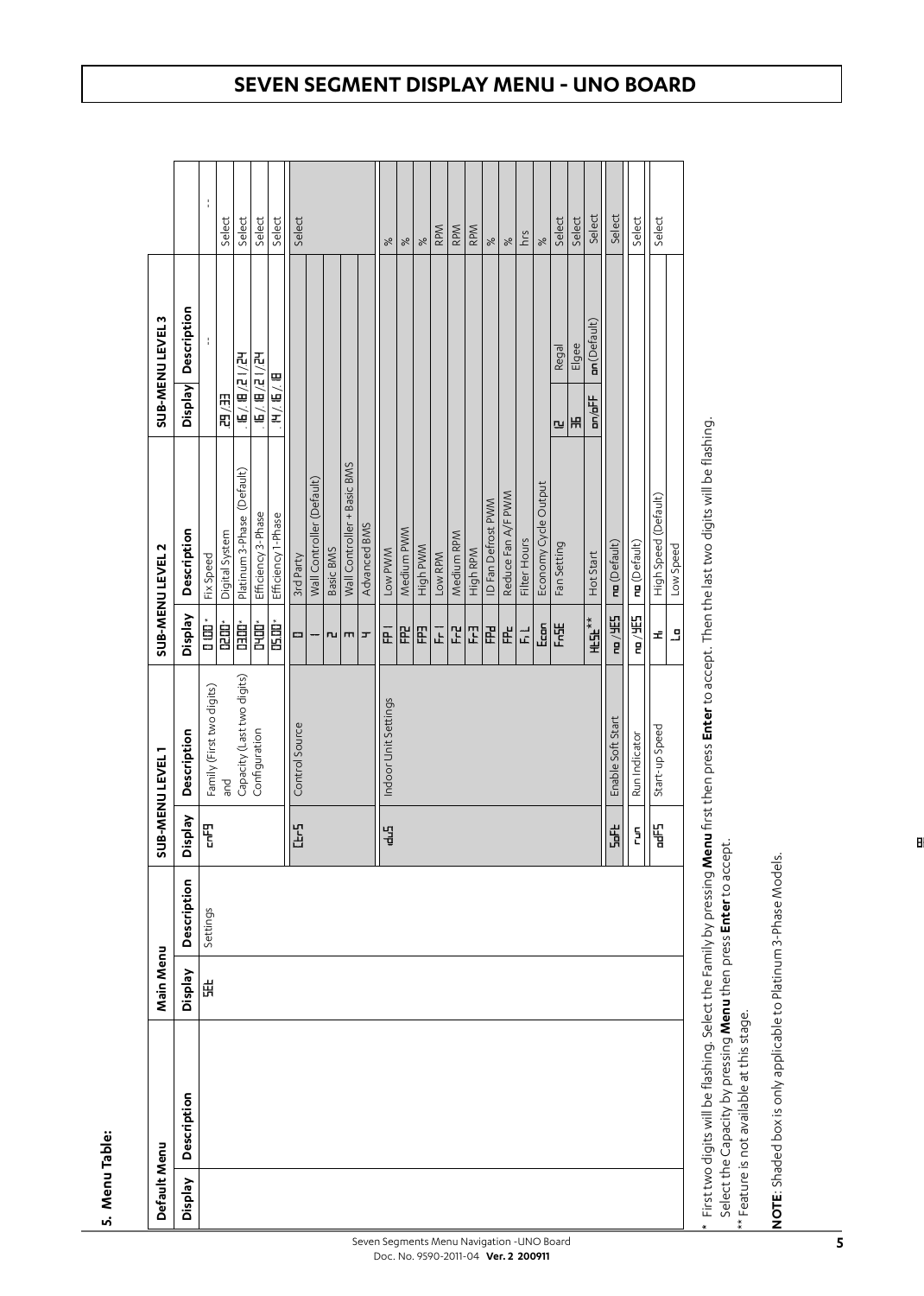## **6. Error Codes and Description Table:**

| <b>ERROR</b><br><b>CODE</b> | <b>DESCRIPTION</b>                                            | <b>ERROR</b><br><b>CODE</b> | <b>DESCRIPTION</b>                                        |
|-----------------------------|---------------------------------------------------------------|-----------------------------|-----------------------------------------------------------|
| E1                          | Indoor Fan RPM Feedback Error                                 | EE5                         | VSD Compressor U Phase Current Sensor Fault               |
| EDZ                         | Indoor Coil IN Sensor Error (open or short circuit)           | EББ                         | VSD AC Voltage Imbalance / AC Input Loss of Phase         |
| ED <sub>3</sub>             | Indoor Room Temp. Sensor Error (Open or short circuit)        | E67                         | VSD Inverter De-saturation                                |
| EDH                         | Indoor Coil IN Temp. Sensor Error (open or short circuit)     | <b>EEH</b>                  | VSD Compressor V Phase Current Sensor Fault               |
| 肛                           | High Discharge Temp. (Discharge Temp exceeded 138°C)          | E69                         | VSD PFC-IGBT Over Temp                                    |
| ED <sub>1</sub>             | Outdoor Coil Temp. Sensor Error (Open or short circuit)       | <b>ETO</b>                  | <b>VSD Lost Rotor Position</b>                            |
| EDH                         | Discharge Temp. Sensor Error (Open or short circuit)          | E <sub>1</sub>              | VSD Motor Temp Sensor Error                               |
| ED <sub>1</sub>             | LP Switch Tripped                                             | EE                          | VSD Precharge Relay Open                                  |
| ΕO                          | LP Sensor Error (Open/short circuit)                          | EE                          | VSD Compressor W Phase Current Sensor Fault               |
| E <sub>11</sub>             | HP Switch Tripped                                             | <b>ETH</b>                  | VSD Compressor Phase Over Current                         |
| E 6                         | HP Sensor Error (Open/short circuit)                          | ET5                         | VSD Compressor Phase Current Fold Back Timeout            |
| EH                          | VSD HSP Connector (Jumper Pin Missing)                        | EЪ                          | VSD Power Module Temp. Fold Back Timeout                  |
| E 6                         | Communication Error Between ODU to VSD                        | <b>ETT</b>                  | VSD AC Input Current Fold Back Timeout                    |
| E 8                         | Suction Temp. Sensor Error (Open/short circuit)               | EH                          | VSD Auto Config Communication Timeout                     |
| E22                         | Ambient Temp. Sensor Error (Open/short circuit)               | ET <sub>H</sub>             | VSD IPM Desat Protection/Compressor HW Over Current       |
| 胚                           | VSD Supply Over Current                                       | <b>EHD</b>                  | VSD Motor Temp High                                       |
| EZT                         | VSD Supply Over Voltage                                       | EB                          | VSD Board Temp High                                       |
| 田                           | VSD Temperature High                                          | EBZ                         | VSD Power Module Temp High                                |
| E29                         | VSD Low Supply Voltage                                        | EH <sub>3</sub>             | VSD PFC-IGBT Temp High                                    |
| EШ                          | VSD Trip Lock                                                 | <b>EBY</b>                  | Communication Error in VSD Between DSP to PFC             |
| EЧ                          | VSD DC Link Voltage Low                                       | EB <sub>5</sub>             | Communication Error in VSD Between Comms to DSP           |
| EHZ                         | <b>Envelope Protection Error</b>                              | <b>EH<sub>E</sub></b>       | Compressor Phase Current Imbalance                        |
|                             | (Extreme Low Evaporating Pressure)                            | EH <sub>1</sub>             | VSD 3 Phase PFC Current Imbalance                         |
| <b>FH3</b>                  | Envelope Protection Error (High compression ratio)            | EBB                         | VSD Micro Electronic or EEPROM Error                      |
| <b>E44</b>                  | Envelope Protection Error (High condensing pressure)          | EB9                         | VSD Motor Over Speed                                      |
| E <sup>45</sup>             | Envelope Protection Error (Low compression ratio)             | ESD                         | VSD Compressor Model Configuration Error                  |
| E47                         | Compressor Torque Limit Error                                 | E9                          | VSD Inverter Temp Imbalance                               |
| E50                         | Outdoor Board Configuration Error                             | ESP                         | VSD PFC Temp Imbalance                                    |
| E51                         | Communication Error Between Outdoor to Indoor Unit            | E93                         | VSD Motor Temp Low                                        |
| E52                         | Communication Error Between Indoor Unit to Wall<br>controller | ESH                         | VSD Board Temp Low<br>VSD Power Module Temp Low or Sensor |
| E53                         | IDU VAV Communication error (not applicable)                  | ES <sub>5</sub>             | (Open or short circuit)                                   |
| <b>ESH</b>                  | IDU RS485 Fan communication error (not applicable)            | EЖ                          | VSD PFC-IGBT Temp Low                                     |
| E55                         | Communication Error Between BMS to ODU                        | E97                         | VSD Comms ADC Failure                                     |
| E5E                         | No Master Wall Controller Detected                            | ESH                         | VSD PFC / Input Current Sensor Fault                      |
| EBD                         | VSD Compressor Phase Over Current                             | E99                         | VSD Compressor Overload                                   |
| EЫ                          | VSD Compressor Loss of Phase                                  | EIDID                       | VSD PFC Hardware Over Current                             |
| E62                         | VSD DC Bus Over Voltage                                       | EIDI                        | VSD PFC Software Over Current                             |
| 田                           | VSD DC Bus Under Voltage                                      | 即足                          | VSD PFC Over Voltage                                      |
| EEH                         | VSD Compressor Loss of Rotor                                  |                             |                                                           |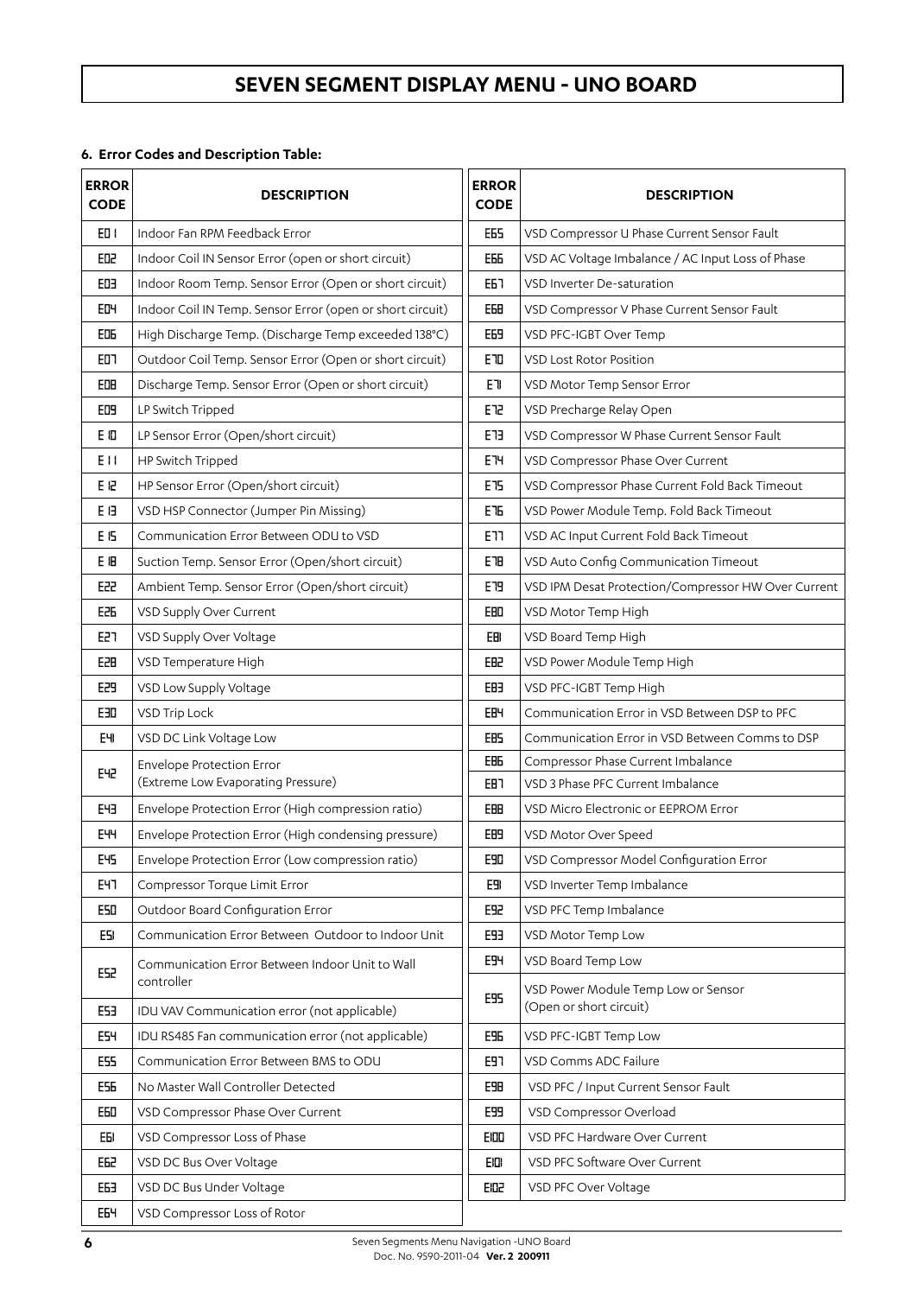### **7. Default Menu Table:**

| <b>Status Code</b> | Category | <b>Unit Running Status</b>                                       |
|--------------------|----------|------------------------------------------------------------------|
| $b$ ook            | Status   | Unit is starting up                                              |
| oFF                | Status   | Unit Off or Unit Turning Off (flashing)                          |
| <b>Cool</b>        | Status   | Unit Cooling Mode or Start Cooling (flashing)                    |
| $L_{\rm{bol}}$     | Error    | Anti Freeze Protection Mode (not flashing)                       |
| <b>HERE</b>        | Status   | Unit Heating Mode or Start Heating (flashing)                    |
| <b>HERL</b>        | Status   | Heating Mode - Indoor coil pre-heat after defrost (not flashing) |
| otr                | Status   | Oil return operation                                             |
| oНP                | Status   | Unit derating - Overheat Protection Mode                         |
| 出                  | Status   | Unit derating - Discharge Temperature Protection Mode            |
| cPP                | Status   | Unit derating - Condenser Pressure Protection Mode               |
| dEF                | Status   | Heating Mode - Defrost                                           |
| <b>HSP</b>         | Status   | Unit derating - High Suction Pressure Protection Mode            |
| $dr - 1$           | Status   | DRM1                                                             |
| dr-2               | Status   | DRM <sub>2</sub>                                                 |
| $f-f$              | Status   | DRM3                                                             |
| El to ESS          | Error    | Error Codes                                                      |

## **8. System Status Table:**

| od:  | <b>Outdoor Status</b>                            |
|------|--------------------------------------------------|
| fico | Unit is in cooling mode but indoor demand is 0%. |
| ÆЧ   | Unit is in the cooling must-off timer of 3 min.  |
| HPΩ  | Unit is in heating mode but indoor demand is 0%. |
| Н٣Ч  | Unit is in the heating must-off timer of 3 min.  |

| odSk | <b>Outdoor Board Internal Status</b> |
|------|--------------------------------------|
| П    | Standby                              |
|      | Cooling                              |
| 2    | Heating                              |
| E    | Start Cooling                        |
| Ч    | Start Heating                        |
| 5    | Stopping                             |
| Б    | Pre Defrost                          |
|      | Defrosting                           |
| Н    | Post Defrost                         |
| Я    | (N/A)                                |
| O    | Pump Down                            |
| 255  | Booting                              |